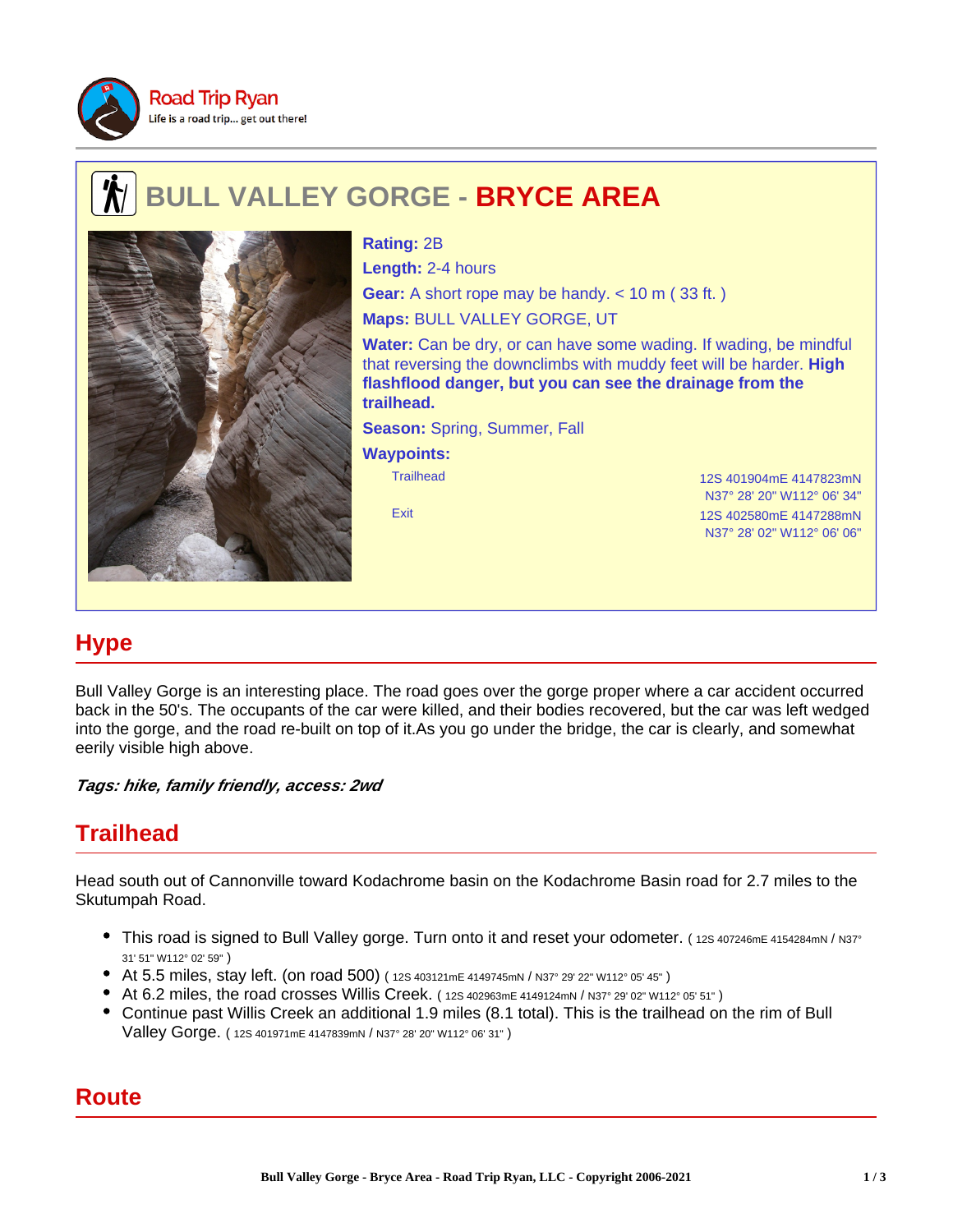The trailhead is right on the edge of Bull Valley Gorge, and gives impressive views of the canyon. From the car park, walk on the well-defined trail up the canyon on the north side. There is a trail register within 100M of the trailhead. Follow the trail for 10 or 15 minutes until the canyon becomes shallow and easy to descend to the bottom.

Head down the canyon. The best park of Bull Valley Gorge is right above and under the bridge. Before getting there, however, you will be faced with several downclimbing challenges. These likely change with every flood, but in 2007, all were fairly reasonable to downclimb and reverse. The most difficult, a 3 m ( 10 ft. ) chimney downclimb had a fixed rope when I visited. Be careful not to downclimb anything you cannot reverse unless you plan on taking the optional exit mentioned below.

Just after going under the bridge, the canyon begins to open. From here down, the canyon is a beautiful deep canyon, but you have passed the narrowest section. You can turn around here and reverse the canyon back to your car whenever you feel inclined.

**Optional Exit:** If you continue down the canyon, about 35-45 minutes below the bridge a dirt gully comes in on the right (looking down canyon).The gully is the first obvious, easy hike out of the canyon. It has large trees, and an indistinct trail going up it. Hike up this to the rim, and follow an intermittent trail back up the canyon along the rim to the road. This is a great loop that allows you to see Bull Valley Gorge from many angles. In 2007, this gully and the trail along the rim were easy to find and cairned.